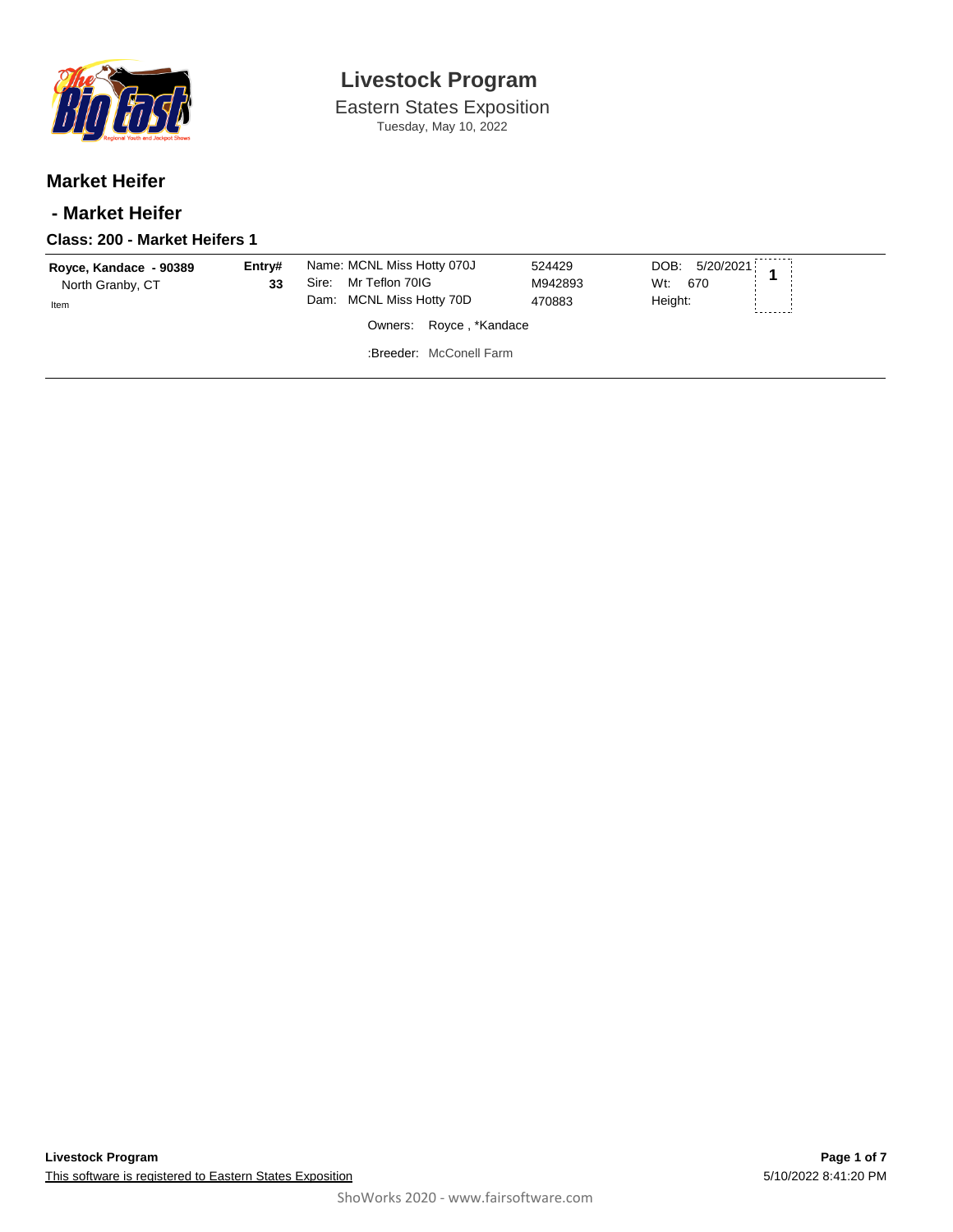

Eastern States Exposition Tuesday, May 10, 2022

#### **Class: 201 - Market Heifers 2**

| Pride, Lauren - 90283<br>Limington, ME<br>Item   | Entry#<br>144 | Name: PFF Krew<br>Sire:<br>Low Rider<br><b>TNG Gracie</b><br>Dam:<br>Owners: | 44888<br>14142<br>16165<br>Pride, *Lauren<br>:Breeder: Lauren Pride | DOB:<br>5/7/2021<br>Wt:<br>770<br>Height:<br>Champ LW & 3rd Overall Mkt Heifer |  |
|--------------------------------------------------|---------------|------------------------------------------------------------------------------|---------------------------------------------------------------------|--------------------------------------------------------------------------------|--|
| Courville, Aliyssa - 90287<br>Sutton, MA<br>Item | Entry#<br>229 | Name: Roxanne<br>Sire:<br>Dam:<br>Owners:<br>:Breeder:                       | Courville, *Aliyssa                                                 | DOB:<br>$\mathbf{2}$<br>Wt:<br>755<br>Height:<br>Res Champ LW Mkt Heifer       |  |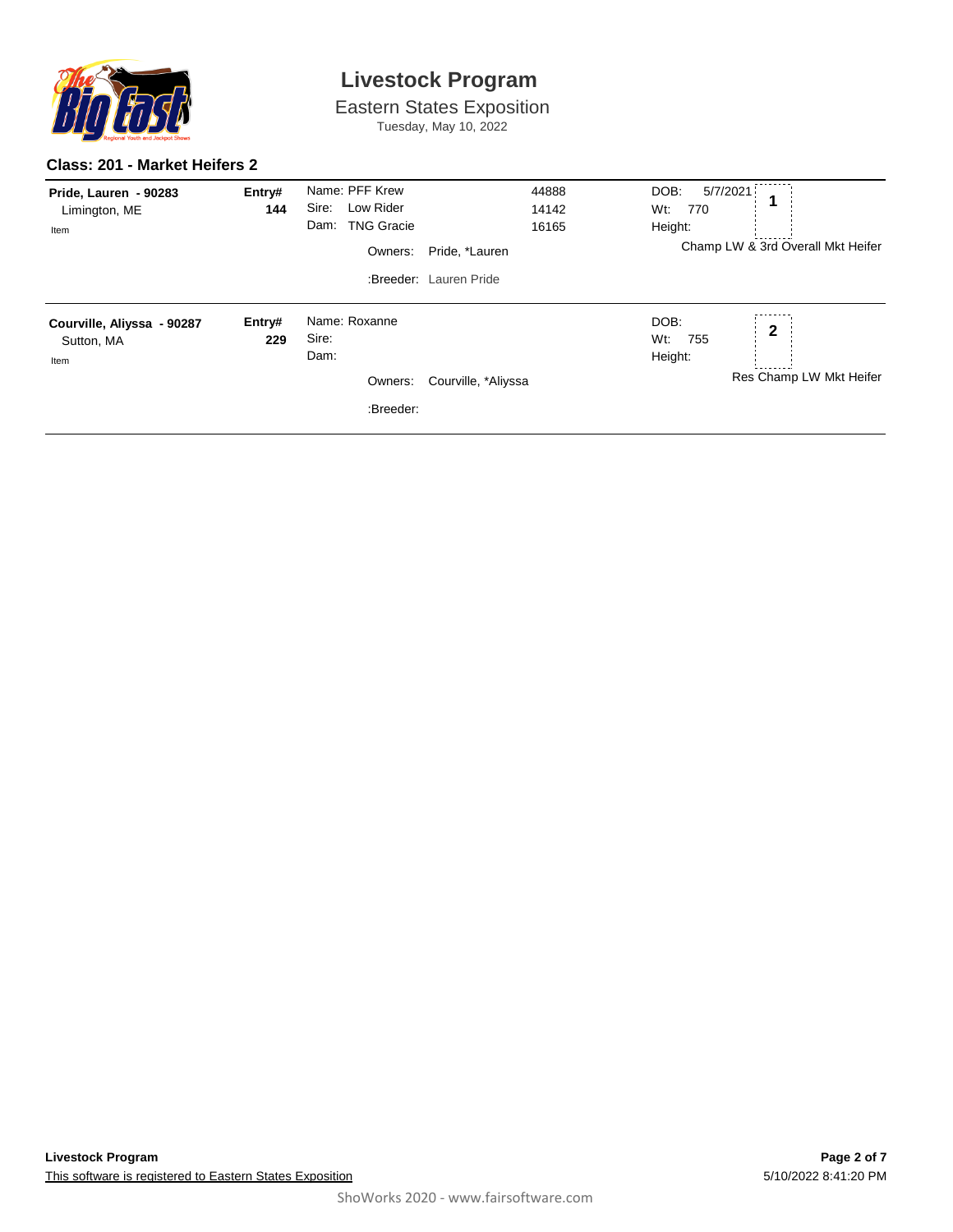

Eastern States Exposition Tuesday, May 10, 2022

| Lippert, Kayla - 90417<br>Burr Hill, VA<br>Item            | Entry#<br>298 | Name: BWEL Juniper<br>Sire:<br>Dam:<br>Owners:<br>:Breeder:                                                                                                    | DOB:<br>Wt:                               | 4/20/2021<br>890<br>Height:<br>Champ MW & 4th Overall Mkt Heifer                       |
|------------------------------------------------------------|---------------|----------------------------------------------------------------------------------------------------------------------------------------------------------------|-------------------------------------------|----------------------------------------------------------------------------------------|
| Dias, Lily - 136<br>Norton, MA<br>Item                     | Entry#<br>179 | Name: Kirbyville Cardi Beef<br>JJ General<br>Sire:<br>49<br>Dam:<br>Owners:<br>Dias, *Lily<br>:Breeder: Andrew Younker                                         | DOB:<br>AR4332544<br>$Wt$ :               | 5/2/2021<br>$\mathbf{2}$<br>895<br>Height:<br>Res Champ MW & 5th Overall Mkt<br>Heifer |
| Di Cintio, Giovanna - 90438<br>Pleasant Valley, NY<br>Item | Entry#<br>241 | Name: Riga View Stella J102<br><b>TJSC Hammertime 35D</b><br>Sire:<br>KIs Diamond W516<br>Dam:<br>Di Cintio, *Giovanna<br>Owners:<br>:Breeder: Riga View Farms | DOB:<br>J102<br>Wt:<br>3185062<br>2521166 | 1/23/2021<br>3<br>810<br>Height:                                                       |
| tuttle, jocelyn - 90346<br>north Stonington, CT<br>Item    | Entry#<br>442 | Name: Dixie 053<br>Sire:<br>Dam:<br>Tuttle, *Jocelyn<br>Owners:<br>:Breeder:                                                                                   | DOB:<br>Wt:                               | 5/23/2021<br>4<br>825<br>Height:                                                       |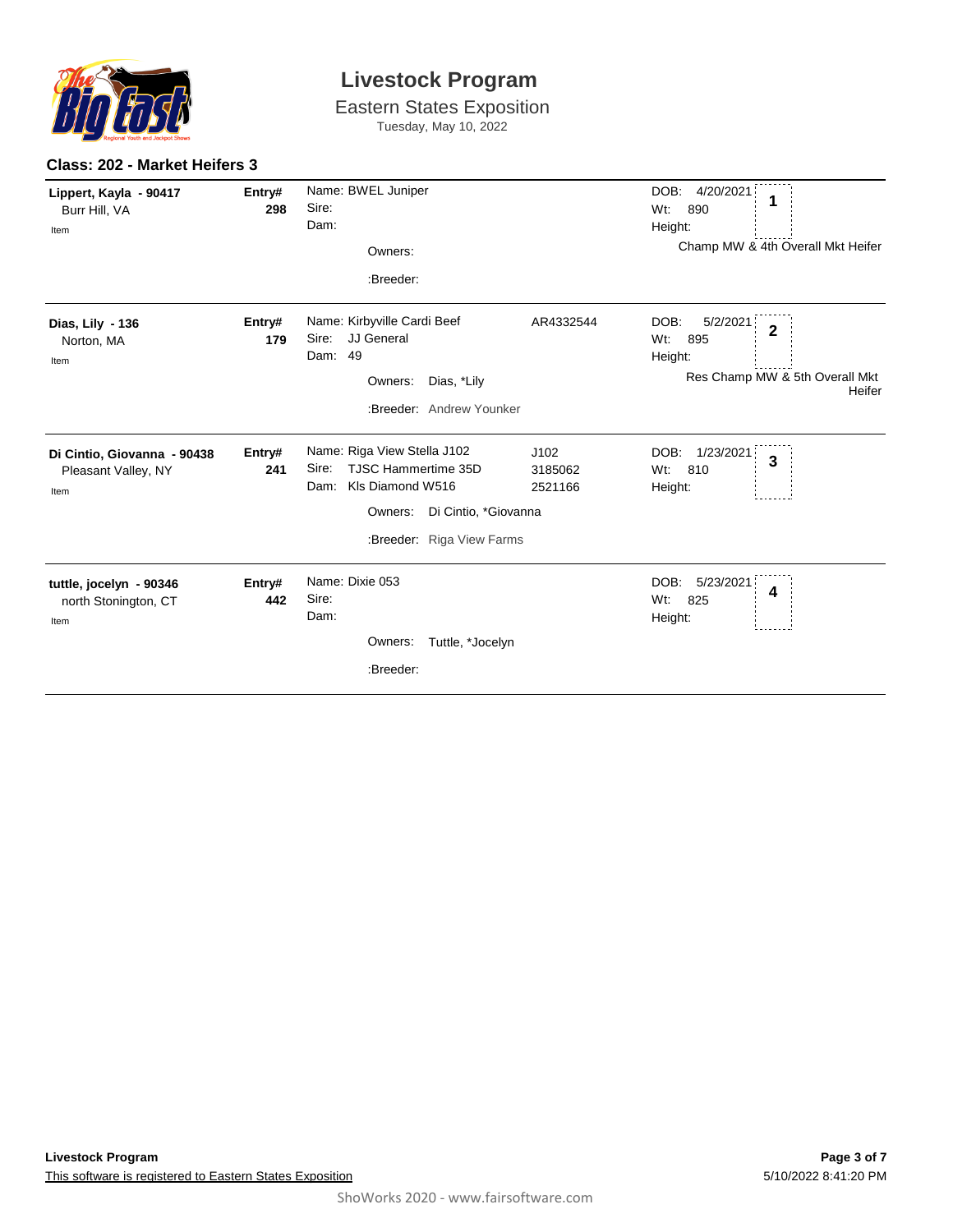

Eastern States Exposition Tuesday, May 10, 2022

#### **Class: 203 - Market Heifers 4**

| Lippert, Kayla - 90417<br>Burr Hill, VA<br>Item         | Entry#<br>299 | Name: BWEL Daisey 423J<br>Sire:<br>Dam:                    | 409570          | DOB:<br>2/12/2021<br>1<br>Wt:<br>1065<br>Height:              |
|---------------------------------------------------------|---------------|------------------------------------------------------------|-----------------|---------------------------------------------------------------|
|                                                         |               | Owners:<br>:Breeder:                                       | Lippert, *Kayla | Res Champ HW & Mkt Heifer & Res<br>Champ Overall              |
| Blatt, Hailey - 129<br>Robesonia, PA<br>Item            | Entry#<br>352 | Name: Ginga<br>Sire:<br>Dam:                               |                 | DOB:<br>4/1/2020<br>$\overline{2}$<br>1050<br>Wt:<br>Height:  |
|                                                         |               | Owners:<br>:Breeder:                                       | Blatt, *Haley   |                                                               |
| <b>Burns, Molly - 90430</b><br>Dover Plains, NY<br>Item | Entry#<br>84  | Name: Bella 1113<br>Sire:<br>Dam:<br>Owners: Burns, *Molly |                 | DOB:<br>2/12/2021<br>$\overline{3}$<br>Wt:<br>1015<br>Height: |
|                                                         |               | :Breeder:                                                  |                 |                                                               |